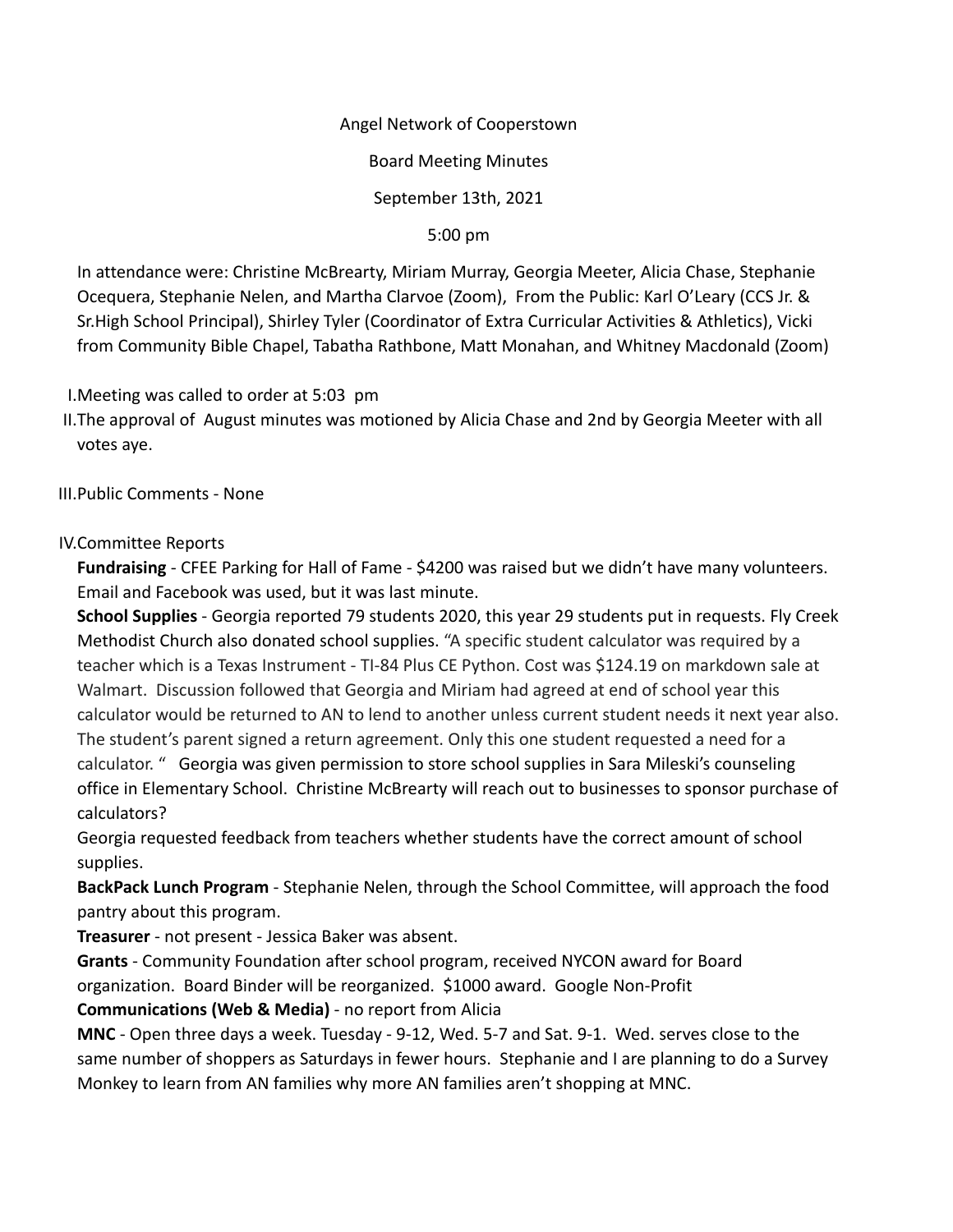**Crop Grant Program** - history was reviewed when persons asked what happened to the Crop Grant Funding Program. Cooperstown did not meet the family income requirements to receive the grant funding for the CROP grant.

**After School Program** - Stephanie Nelen, Alicia Chase, and Miriam Murray attended a big meeting to try and solve the issue of after school program. Funding is the largest problem to keep costs at bay. Transportation is also a large issue, but community groups will be working together to potentially apply for a larger grant to assist with costs.

# V. Old Business

**After School program updates** - community wide issue, we applied for grant to subsidize the program Resource Me is offering. We should know in near future if we will receive funding from Otsego County Foundation.

**Board Composition -** New Director positions/terms - Candidates for board positions were introduced and their bios were shared with board prior to the meeting:

Tabatha Rathbone Whitney Macdonald Matt Monahan

**Intake forms shared by Miriam**. These need to be filled out again but current and new families. Sarah Stroth will be sending these out. Link for intake form is on AN website. After we receive intake form, an introductory email will go out to each family. Families only need to fill out Request Form on website, don't need to speak with guidance dept.

- a. Google Workspace NYCON grant will cover expense for this email and communications program through Google.
- b. Emergency Phone Number for AN Families Use MNC Google Voice Number 607-431-8320 or Miriam's cell at 607-434-0195
- c. Holiday Gifts to be discussed next month. Jessica Baker and Maryann Deitz will assist as usual and all are invited to help. AN served 127 children in 2020.

## VI.Requests

- a. \$30 Emergency Gas Card was given by President Murray on 9/13 to a family who's car was at school and out of gas. This request was recorded in our records.
- b. Family waiting for food stamps needs emergency assistance. Martha Clarvoe motioned and Stephanie Oceguera 2nd to give \$100 to this Family. All votes aye. Cooperstown Food Pantry will also deliver food.
- c. Request for Tires: Family in need of tires for Ford Fusion, 225 55 R16, Christine will contact Ford for Tires. As of 09.21 Christine was waiting to hear. Motion was made by Christine McBrearty and 2nd by Alicia Chase to provide up to \$500 for 4 new tires. All votes aye.

VII. New Business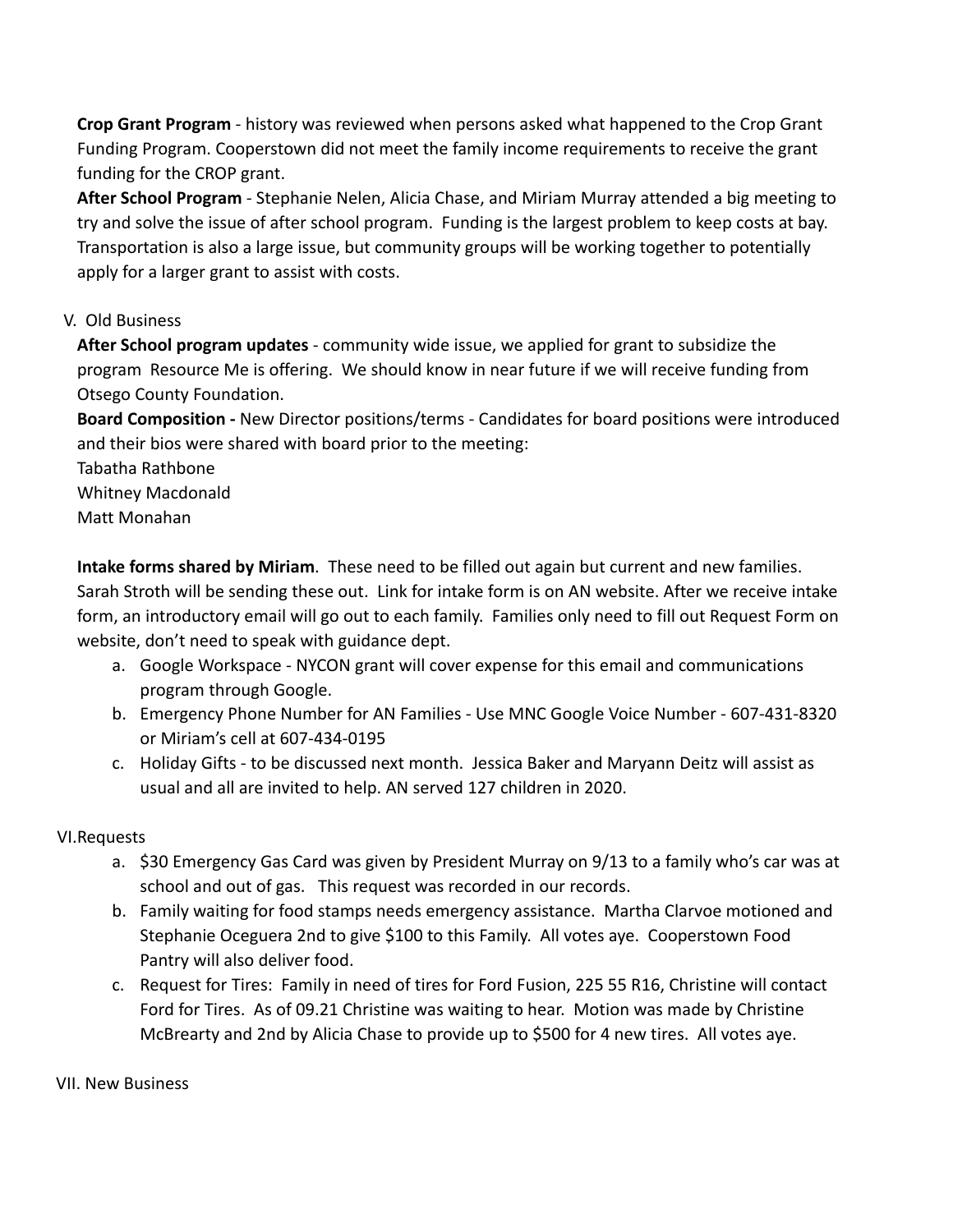- a. Open House event at CCS Elementary School will be on September 30th, Clarvoe will meet Miriam just before the start to setup table for Angel Network. As of 0921 this event was moved to virtual meeting due to COVID.
- b. PTA Meeting Tuesday, October 12 at 7:00pm at HS cafeteria, Alicia Chase will be there and report for AN.
- c. Board Member Bios: Need to be updated.
- d. AN Fliers will go to the Otsego County Chamber (organizations get them) for sharing.

Meeting Adjourned at 6:20pm

VII.Next Board Meeting: October 4th at 5:00pm

## ANGEL NETWORK 2021-2022 BACK TO SCHOOL SUPPLIES

September 12, 2021

This is Angel Network's confirmation of Texas Instrument calculator "TI-84 Plus CE Python with Enhanced Graphing" given to AN Family Student # The use of school year 2021-2022. This model is required by the CCS teacher and sells for up to \$150.00 by comparing stores and Amazon unless it's on sale which this one was for \$124.19. No added insurance was purchased for loss or damage. Please do not lend it out to other students. If it malfunctions from the start do contact us immediately so we can contact the store. At the end of student's Math course this